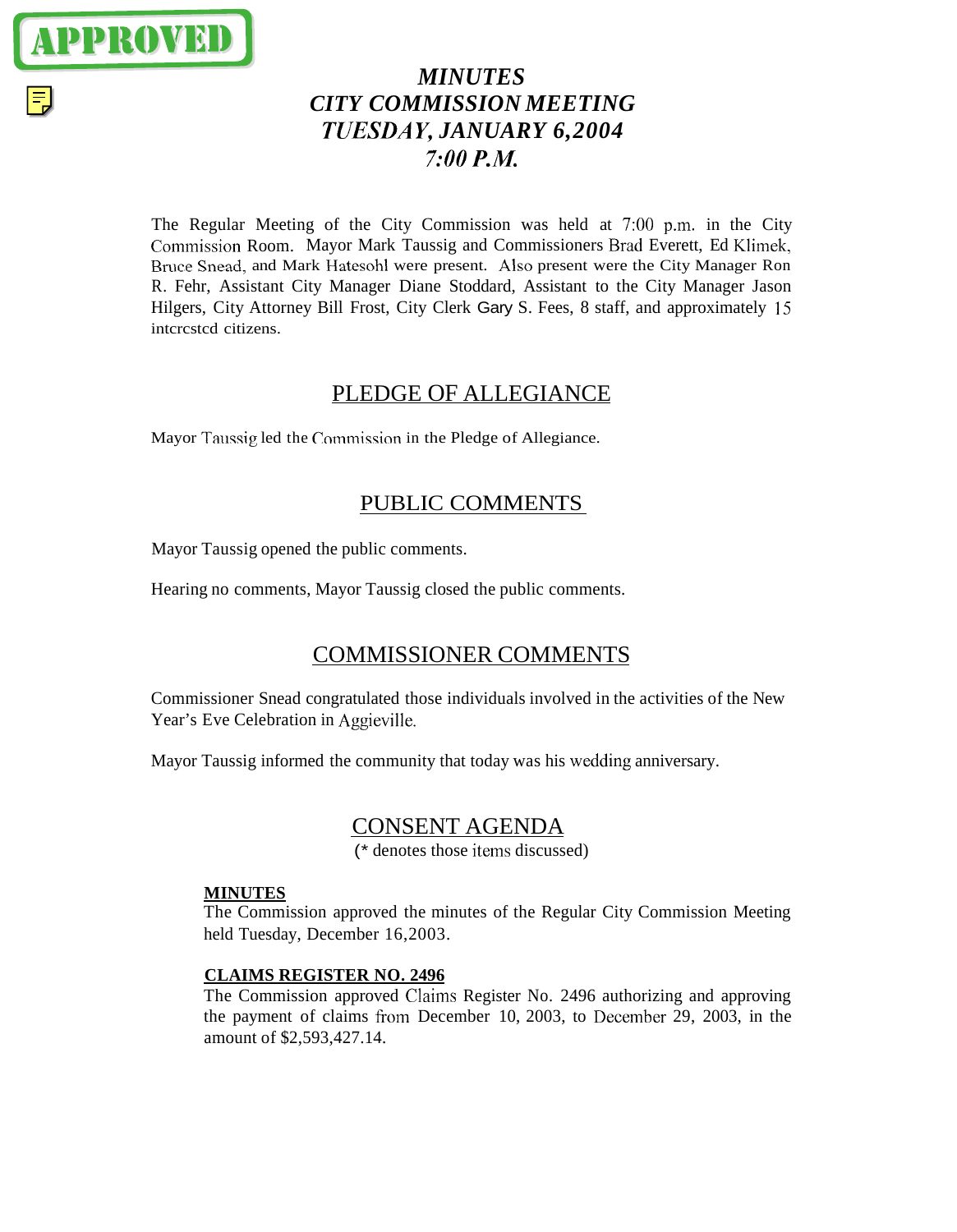Minutes City Commission Meeting Januaiy **6,** 2004 Page 2

## CONSENT AGENDA *(CONTINUED)*

### **BOARD APPOINTMENTS**

The Commission approved appointments by Mayor Taussig to various boards and committees of the City.

#### **Board of Zoning Appeals**

Appointment of Calvin Emig, 1400 Sharingbrook Drive, to a three-year term. Mr. Emig's term begins immediately and will end December 31,2006.

#### *Downtown Redevelopment Stcerinp Committee*

Appointment of Doris Wright Carroll, 5600 High Meadow Drive.

#### **RENEWAL LICENSES**

The Commission approved the renewal applications for Cereal Malt Beverage and Trcc Mnintcnancc licenses for calendar ycar 2004.

### **FINAL PLAT** - **EVERGREEN WOODS ADDITION**

The Commission accepted the easements and rights-of-way, as shown on the Final Plat of the Evergreen Woods Addition, generally located at the southern end of South Evergreen Avenue and northeast of the intersection of Cedar Drive and Pierre Street, based on conformance with the Manhattan Urban Area Subdivision Regulations.

#### **Jr AWARD CONTRACT** - **HOUSING REHABILITATION PROJECT**

Ron Fehr, City Manager, introduced the item and answered questions from the Commission

Karen Davis, Director of Community Development, presented the item and answered questions from the Commission.

This item was tabled to a future meeting.

#### **REQUEST -WAIVER OF FEES** - **HABITAT FOR HUMANITY**

The Commission approved the request from Manhattan Habitat for Humanity to waive the General Residential Contractor's license, platting fees and building permit fees and authorized payment of the water and sewer fees, if applicable, for homes that are constructed by Habitat for Humanity in 2004.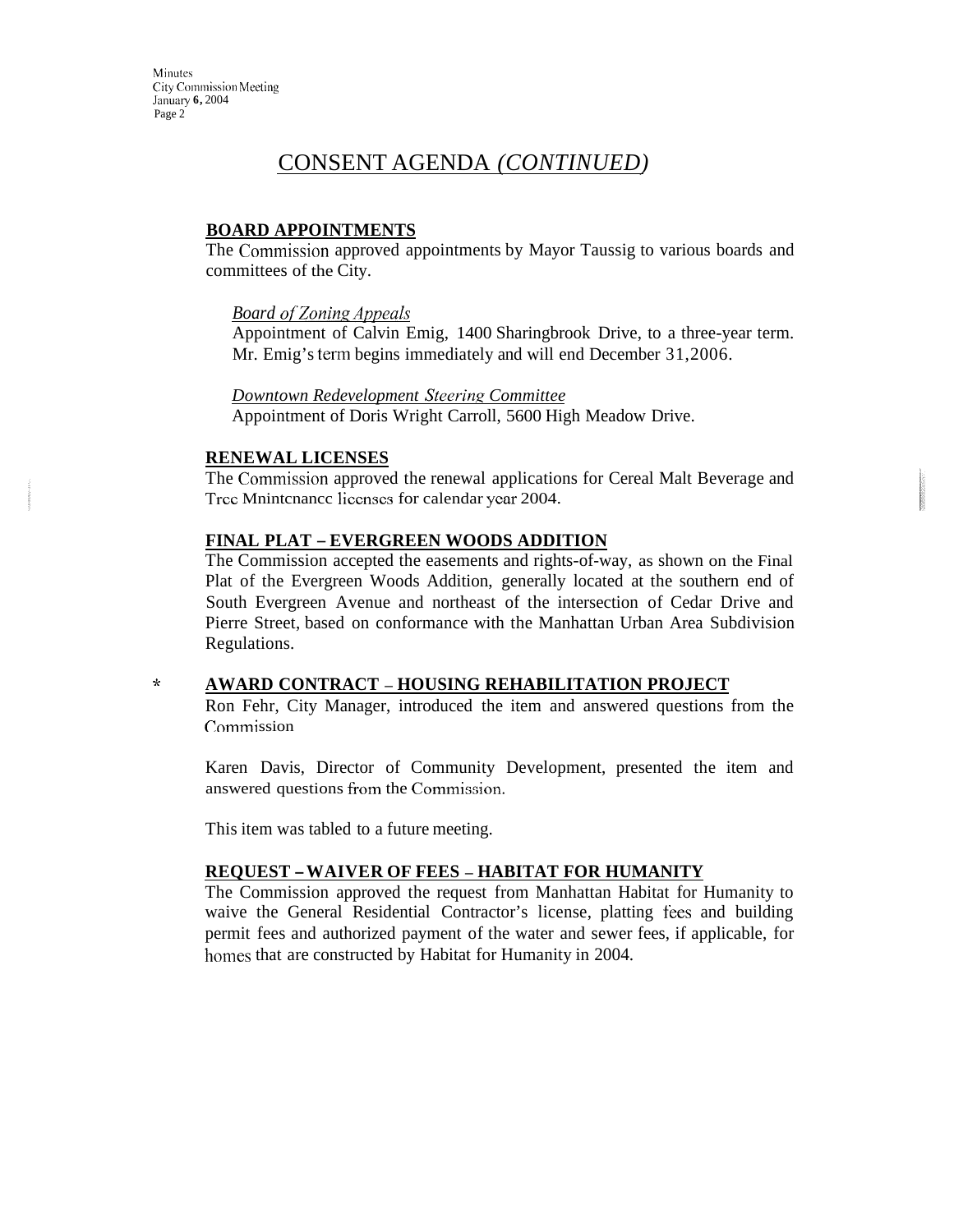## CONSENT AGENDA *(CONTINUED)*

## **REOUEST** - **WAIVER OF FEES** - **MANHATTAN AREA HOUSING PARTNERSHIP**

The Commission approved the request from Manhattan Area Housing Partnership to waive tlie building permit fees and authorized payment of water and sewer fees, if applicable, for six homes constructed in the Brookfield subdivision in 2004.

### **ORDINANCE NO. 6386** - **VACATE UTILITY EASEMENT** - **LOTS 23 AND 24, BEAR CREEK ADDITION**

The Commission approved Ordinance No. 6386 vacating a portion of the utility easement on Lots 23 and 24, Bear Creek Addition, City of Manhattan, Riley County, Kansas.

After discussion, Commissioner Snead moved to approve the consent agenda and table Item F: AWARD CONTRACT - HOUSING REHABILITATION PROJECT, to the Tuesday, January 20, 2004, City Commission meeting. Commissioner Everett seconded the motion. On a roll call vote, motion carried 5-0.

## GENERAL AGENDA

### **FIRST READING** - **REZONE** - **FORMER STEEL** & **PIPE SUPPLY CO. SITE**

Eric Cattell, Assistant Director for Planning, presented the item.

Ruth Schruin, 720 Midland Avenue, property owner in the redevelopment area, **spoke** in favor of slowing down the process of the redevelopment.

Rick Kiolbasa, representing Dial Realty, spoke in support uf the item, further explained the agreement with the City, and answered questions fi-om the Commission.

Eric Cattell, Assistant Director for Planning, described different zones and requirements. He then answered questions from the Commission.

After discussion Commissioner Snead moved to approve first reading of an ordinance rezoning the former Steel & Pipe site, generally located east of North Third Street, west of Tuttle Creek Boulevard. south of Moro Street, and northeast of the intersection of Leavenworth Street and North Third Street, from C-5, Highway Service Commercial District and 1-3, Light Industrial District, to C-4, Central Business District, based on the findings in the Staff Report. *(See Attachment No. 1)* Commissioner Everett seconded the motion. On a roll call vote, motion carried 5-0.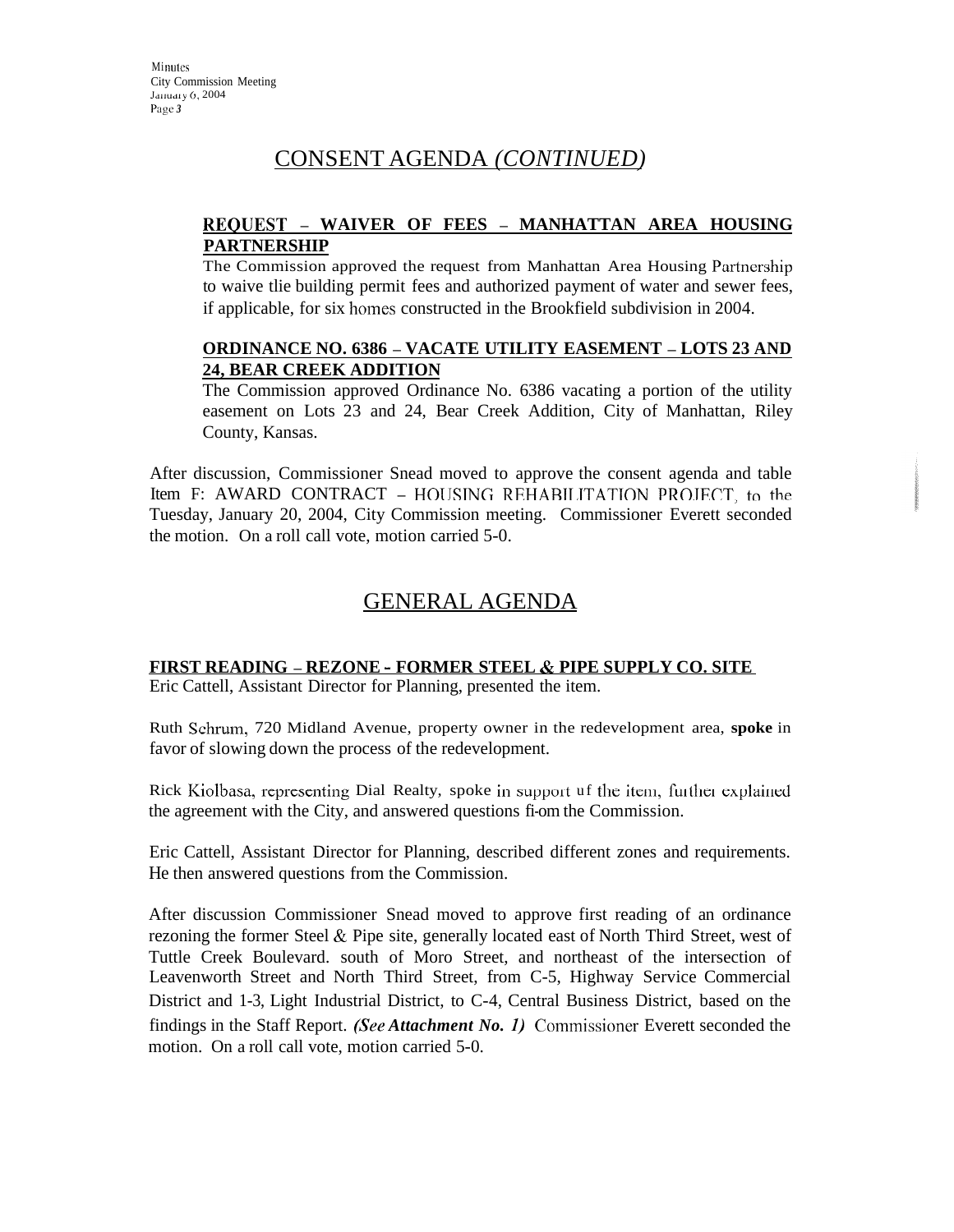**Minutes** City Commission Meeting January 6, 2004 Page 4

## GENERAL AGENDA *(CONTINUED)*

### **RECOMMENDATION** - **ESSENTIAL AIR SERVICE**

Russ Johnson, Airport Director, presented the item and answered questions from the Commission.

Shane Storz, Vice President, Multi-Acro, Inc., presented his proposal to provide passenger service at the Manhattan Regional Airport. He then answered questions from the Commission.

Ron Fehr, City Manager, presented additional information.

Russ Johnson, **Airport** Manager, answered additional questions from the Commission.

Bill Barta, Senior Planning Analyst, Mesa Air Group, presented options provided by Mesa Air Group. He then answered questions from the Commission.

Dick Hayter, 1920 Grandview Drive, Airport Advisory Board member, provided a historical perspective of boarding's and airline companies. He informed the Commission of the Airport Advisory Board's recommendations and discussions. He then answered questions from the Commission.

John Armbrust, Manhattan Area Chamber of Commerce, spoke in support of the recommendation of the Airport Advisory Board and City Staff.

Carl Reed, Airport Advisory Board member, explained the Board's position on the item and said that affordable fares and flight availability are ongoing challenges that need to be addressed.

Ron Fehr, City Manager, and Russ Johnson, Airport Manager, answered questions from the Commission.

After discussion, Commissioner Klimek moved to authorize the Mayor to sign a letter recommending Air Midwest be designated as the Essential Air Service Carrier for Manhattan and authorize City staff to explore an air service agreement with Multi-Aero, Inc., of Festus, Missouri, and other carriers, in utilizing AIR-21 grant funds. Commissioner Snead seconded the motion. On a roll call vote, motion carricd 5-0.

#### **AWARD CONTRACT** - **2004-2005 UTILITY CUTS**

Diane Stoddard, Assistant City Manager, presented the item and provided the recommendation of City Administration. She then answered questions from the Commission.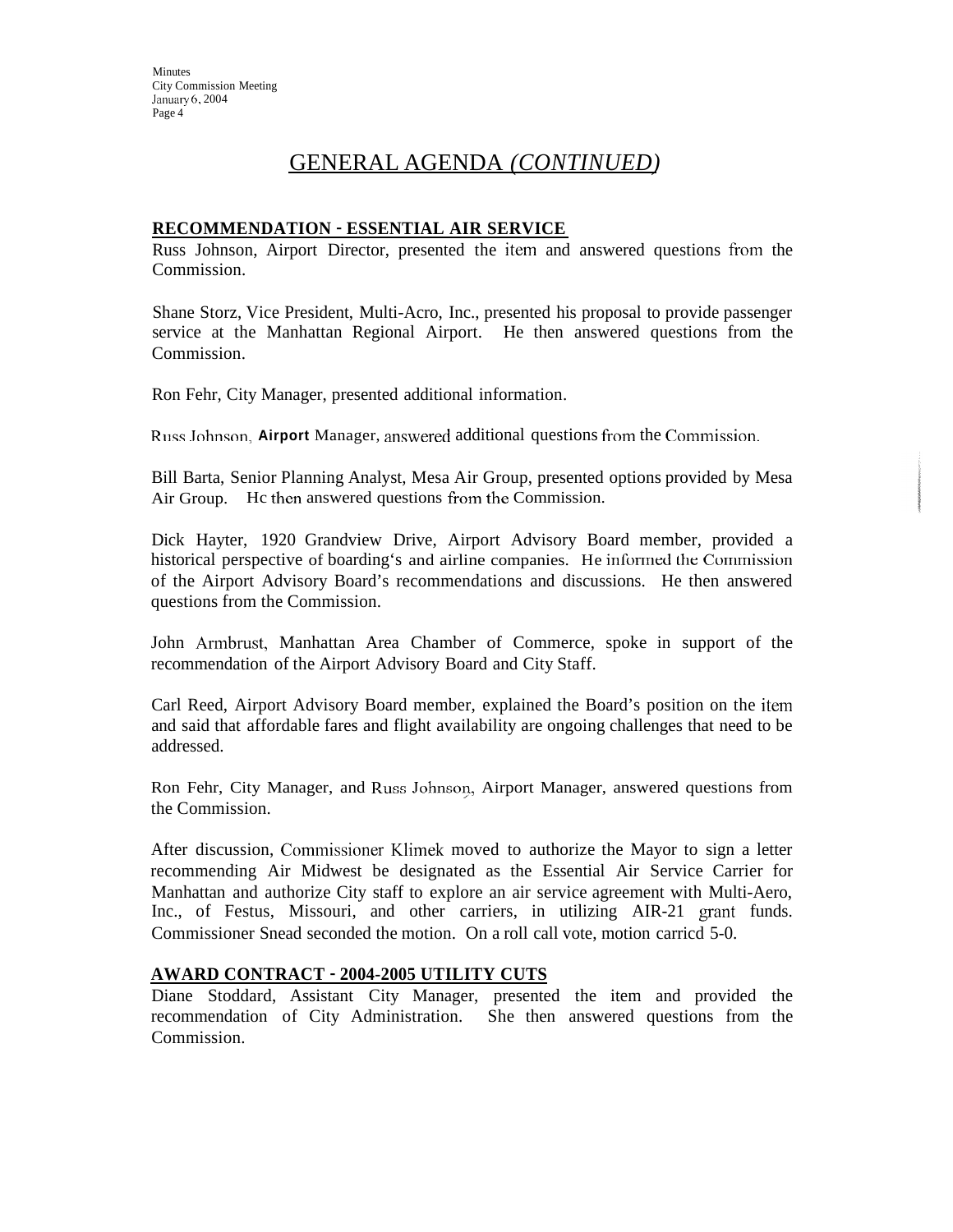# GENERAL AGENDA *(CONTINUED)*

## **AWARD CONTRACT** - **2004-2005 UTILITY CUTS** *(CONTINUED)*

After discussion, Commissioner Hatesohl moved to accept the Engineer's Estimate in the amount of \$227,845.00 and award a construction contract in the amount of \$199,550.00 to Manhattan Trenching, Inc., of Manhattan, Kansas, for utility pavement cut repairs. Coinmissioner Klimek seconded the motion. On a roll call vote, motion carried 5-0.

# EXECUTIVE SESSION

At 9:04 p.m., Commissioner Snead moved to recess into Executive Session until 9:35 p.m. for the purposc of discussions with thc City Attorncy rcgarding pcnding legal matters that need to be confidential and that are deemed privileged in the attorney-client relationship. Commissioner Everett seconded the motion. On a roll call vote, motion carried 5-0.

At 9:38 p.m., the Commission reconvened with Mayor Taussig and Commissioners Everett, Klimek, Snead, and Hatesohl in attendance.

## **ADJOURNMENT**

Commissioner Snead moved to adjourn. Commissioner Hatesohl seconded the motion. On a roll call vote, motion carried 5-0.

At 9:39 p.m., the Commission adjourned.

Gary S. Fees, City Clerk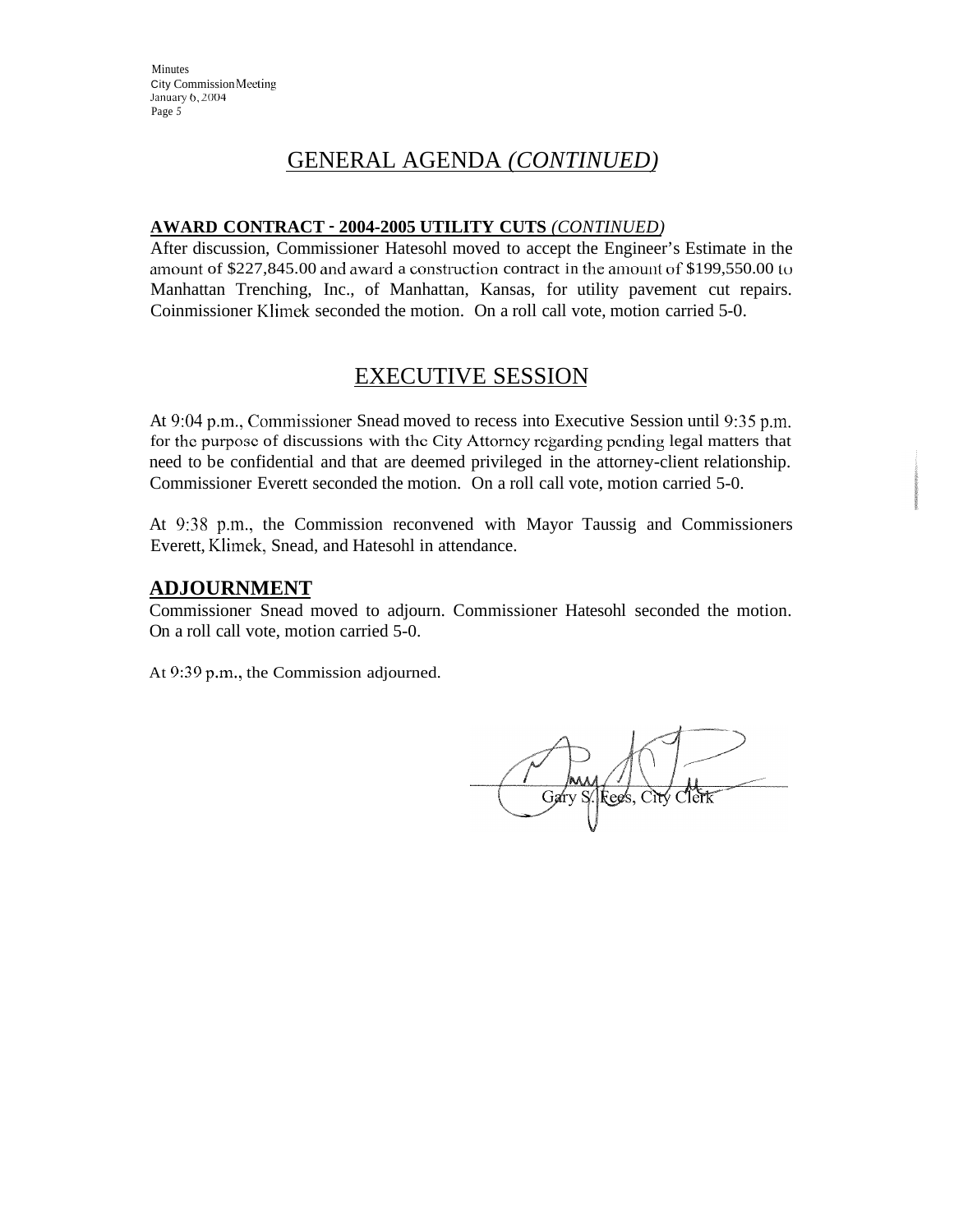*Attachment No. I* 

#### **STAFF REPORT**

#### **ON AN APPLICATION TO REZONE PROPERTY**

**FROM:** C-5, Highway Service Commercial District, and **I 3,** Light Industrial District

**TO:** C-4, Central Business District

**APPLICANT:** Dial Realty Development Corp.

**ADDRESS:** 1 1506 Nicholas St., #200, Omaha, NE 68 154

**OWNERS:** Steel & Pipe Supply Co. Inc.; Kansas Hide & Wool Co. Inc.: and, MBI, Inc.

**ADDRESSES:** P.O. Box 1688, Manhattan, KS, 66505; and, 555 Poyntz, Manhattan, KS, *66502* 

**LOCATION:** Generally located east of North 3<sup>rd</sup> Street, west of Tuttle Creek Boulevard, south of Moro Street, and northcast of the intersection of Leavenworth Street and North 3<sup>rd</sup> Street.

**AREA:** Approximately 6.5 acres.

**DATE OF PUBLIC NOTICE PUBLICATION:** Monday, November 24,2003

### **DATE OF PUBLIC HEARING: PLANNING BOARD:** Monday, December 15,2003 **CITY COMMISSION:** Tuesday, January 6, 2004

**EXISTING USE:** Former site of Steel & Pipe Supply Company. Currently the site is a combination of vacant *C5* and 13 Districts.

PHYSICAL AND ENVIRONMENTAL CHARACTERISTICS: A flat site, with evergreen trees located along portions of". 3<sup>rd</sup> Street and Tuttle Creek Boulevard street frontages, with the remainder of the site concrete or gravel surfaced. The site drains to the south/southeast and is located in a 500 Year Flood Plain. Development in a 500 Year Flood Plain is not subject to the requirements of Manhattan's Flood Plain Regulations.

### **SURROUNDING LAND USE AND ZONING:**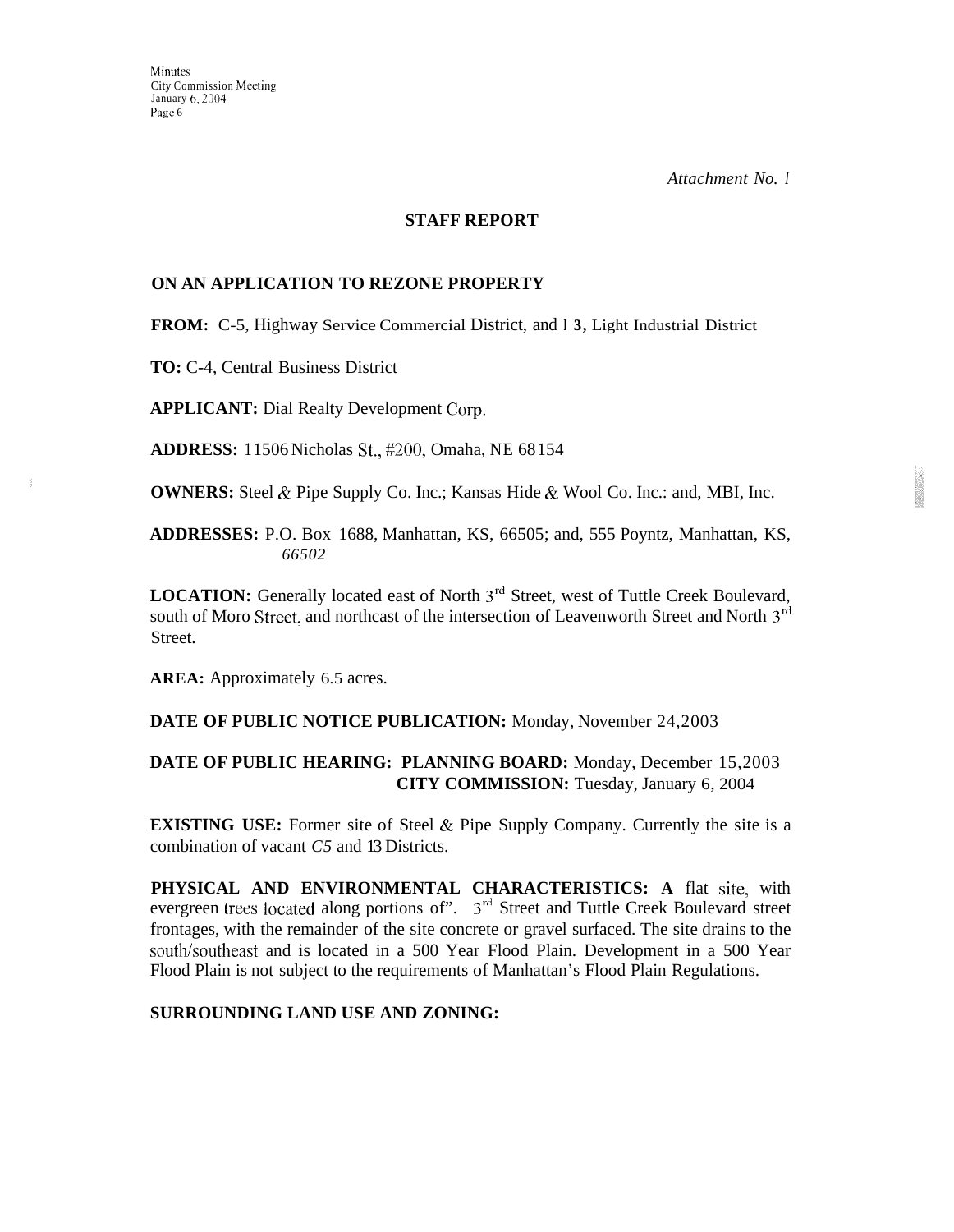*Attachment No. I* 

- **(1) NORTH:** Restaurants, convenience stores, Bluemont Avenue; C-5 District.
- **(2) SOUTH:** Carpet sales, convenience storc, electric substation; Manhattan Town Center; C-5 and C-4 Districts.
- *(3)* **EAST:** Tuttle Creek Boulevard, major retailers including Wal-Mart, Staples, and Dillons Grocery Store, and other retailers and service cominercial activities; Planned Unit Development and C-5 Districts.
- **(4) WEST:** North  $3^{rd}$  and  $4^{th}$  Street, single-family, two-family and multiple-family, restaurants, and retail and service commercial uses; C-2, Neighborhood Shopping District, C-5 District, and R-3, Multiple-Family Residential District.

**GENERAL NEIGHBORHOOD CHARACTER:** The neighborhood is characterized by a combination of retail, service cominercial and residential uses to the south and north. The Central Business District is also to the south. Retail, service commercial, and residential uses **are** to the west. Tuttlc Crcck Doulcvard, a major north/south highway, is to the east, and separates the rezoning site from major and other retail and service cominercial activities located to the east of Tuttle Creek Boulevard.

**SUITABILITY OF SITE FOR USES UNDER CURRENT ZONING:** The site is vacant and is sufficient in area for the permitted and conditional uses of the C-5 and 1-3 Districts.

**COMPATIBILITY OF PROPOSED DISTRICT WITH NEARBY PROPERTIES AND EXTENT TO WHICH IT MAY HAVE DETRIMENTAL AFFECTS:** The proposed C-4 District allows a broad range of retail, commercial services, business and professional offices, and residential uses. The rezoning **is** consistent with the commercial/residential character of the neighborhood. No detrimental affects are expected.

**CONFORMANCE WITH COMPREHENSIVE PLAN:** The Manhattan Urban Area Comprehensive Plan shows the site as Central Core District (CCD) *(attachment),* which is a special purpose designation for the Downtown Core. This designation is due to its unique historical character and importance to the broader community. The Downtown Core consists of a variety of civic, cultural, retail, commercial, business and professional offices, financial institutions, and residential uses. All of these activities are within a compact, vibrant setting enhanced by a large inventory of older, and in some cases historic, structures and a pedestrian friendly scale.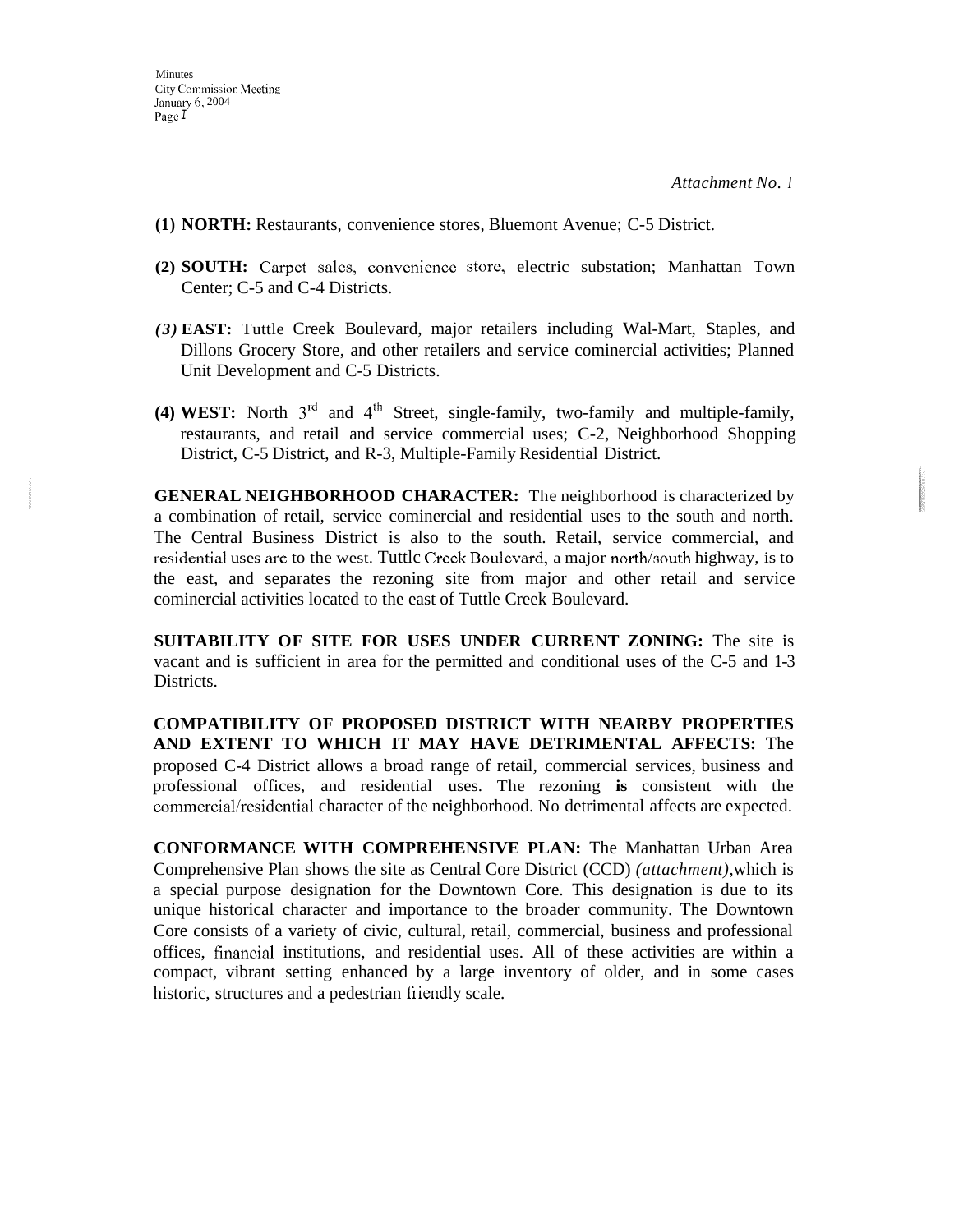*Attachment No. I* 

Prior to adoption of the Manhattan Urban Area Comprehensive Plan, the rezoning site was designated for expansion of the Central Business District, in the Downtown Tomorrow - A Redevelopment Plan for Downtown Manhattan. Kansas. adopted in May 2000. The Downtown Tomorrow Plan is a more specific district element of the Comprehensive Plan. In the Downtown Tomorrow Plan, it is suggested that there are two primary redevelopment areas, one north of Downtown, and a second, south of Downtown. The rezoning site is within the area north of Downtown *(attachment).* 

In addition, a Downtown Redevelopment Master Planning process is currently underway. The rezoning site is included within the area being considered by the Master Planning process.

The proposed rezoning conforms to the Comprehensive Plan.

## **ZONING HISTORY AND LENGTH OF TIME VACANT AS ZONED:**

1926-1965: E, Light Industrial District; B,  $2<sup>nd</sup>$  Dwelling House District; and, D, Central Business District.

1965-1969: E, Light Industrial District; C, local Business District; and D, Central Business District.

1969-Present: C-5 District and 1-3 District.

Portions of the Steel & **Pipe** Supply business have recently been demolished, with some buildings having been disassembled and relocated. As of the date of this Staff Report, the majority of the site is vacant, except for concrete foundations.

**CONSISTENCY WITH INTENT AND PURPOSE OF THE ZONING ORDINANCE:** The intent and purpose of the Zoning Regulations is to protect the public health, safety, and general welfare; regulate the use of land and buildings within zoning districts to assure compatibility; and to protect property values.

The C-4, Central Business District, is the primary commercial center of the community and is designed to provide for a broad range of retail shopping facilities, services, and cultural activities. The C4 District also allows a11 residential uses, including bed and breakfasts, as permitted uses. In addition, the C-4 District provides a flexible basis for development, Lot coverage is 100%. There are no setback requirements, unless the tract of land abuts a residential zoning district; there are no limits on the number of uses that can be established nor are there any height limitations; and, there are no minimum number of off-street parking spaces that must be provided.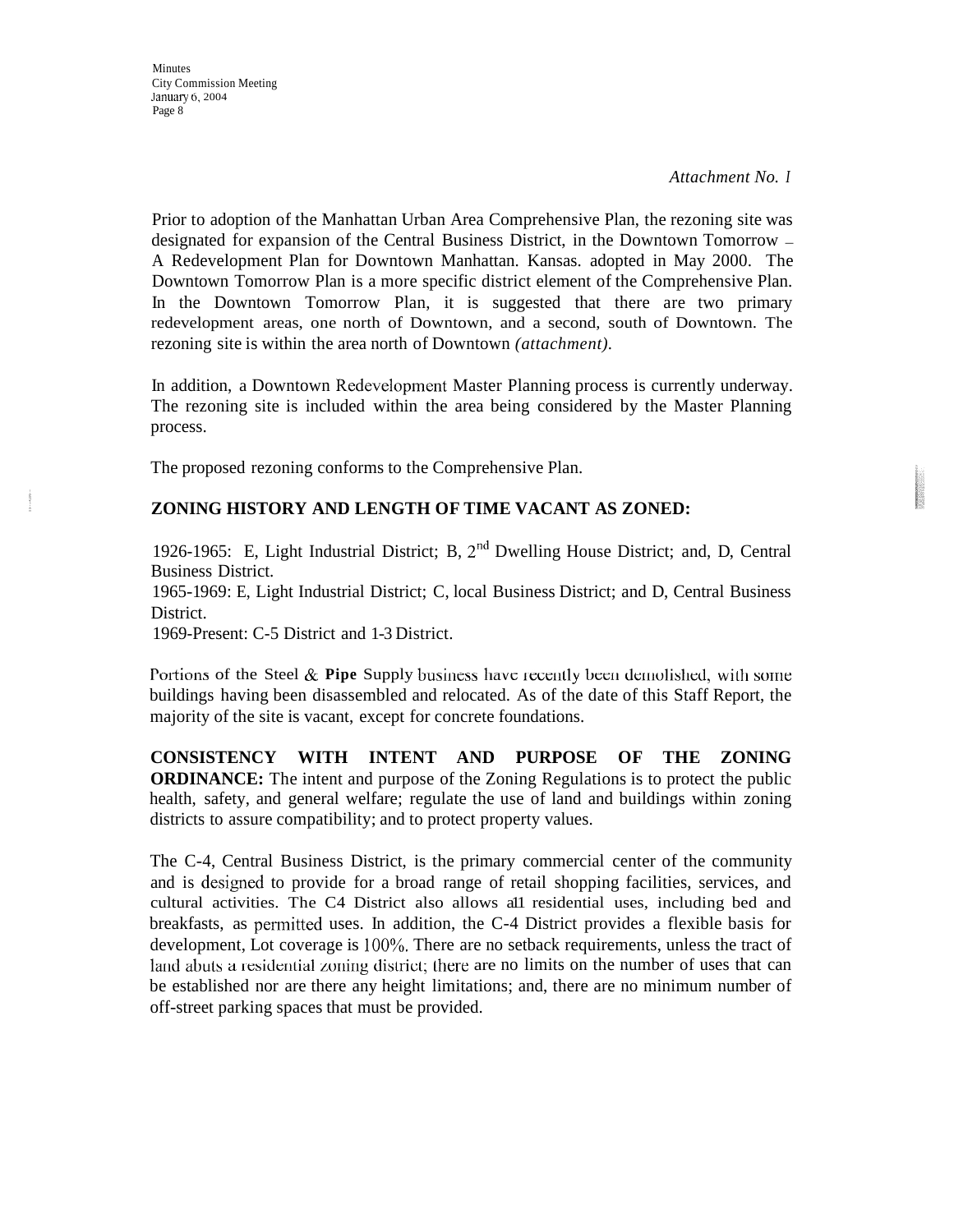Minutes City Commission Meeting January *6,* 2004 Page 9

*Attachment No. 1* 

**RELATIVE GAIN TO THE PUBLIC HEALTH, SAFETY AND WELFARE THAT DENIAL OF THE REQUEST WOULD ACCOMPLISH, COMPARED WITH THE HARDSHIP IMPOSED UPON THE APPLICANT:** The rezoning will implement the recently adopted Comprehensive Plan and will remove an industrial site within an area proposed to be developed as an extension on the downtown. There appears to be no relative gain to the public; that denial would accomplish compared to the hardship to the applicant/owners.

**ADEQUACY OF PUBLIC FACILITIES AN I) SERVICES:** Adequate street, sanitary sewer and water services are available to serve the site.

#### **OTHER APPLICABLE FACTORS:** None

#### **STAFF COMMENTS:**

City Administration recommends approval of the rezoning of the former Steel & Pipe Supply site, which is generally located east of North  $3<sup>rd</sup>$  Street, west of Tuttle Creek Boulevard, south

of Moro Street, and northeast of the intersection of Leavenworth Street and North 3'd Street, from C-5, Highway Service Commercial District, and 1-3, Light Industrial District, to C-4, Central Business District.

### **ALTERNATIVES:**

- 1. Recommend approval of the proposed rezoning of the former Steel & Pipe Supply site, which is generally located east of North 3<sup>rd</sup> Street, west of Tuttle Creek Boulevard, south of Moro Street, and northeast of the intersection of Leavenworth Street and North 3<sup>rd</sup> Street, from *C-5*, Highway Service Commercial District, and 1-3, Light Industrial District, to C-4, Central Business District, stating the basis for such recommendation.
- 2. Recommend denial of the proposed rezoning, stating the specific reasons for denial.
- 3. Table the proposed rezoning to a specific date, for specifically stated reasons.